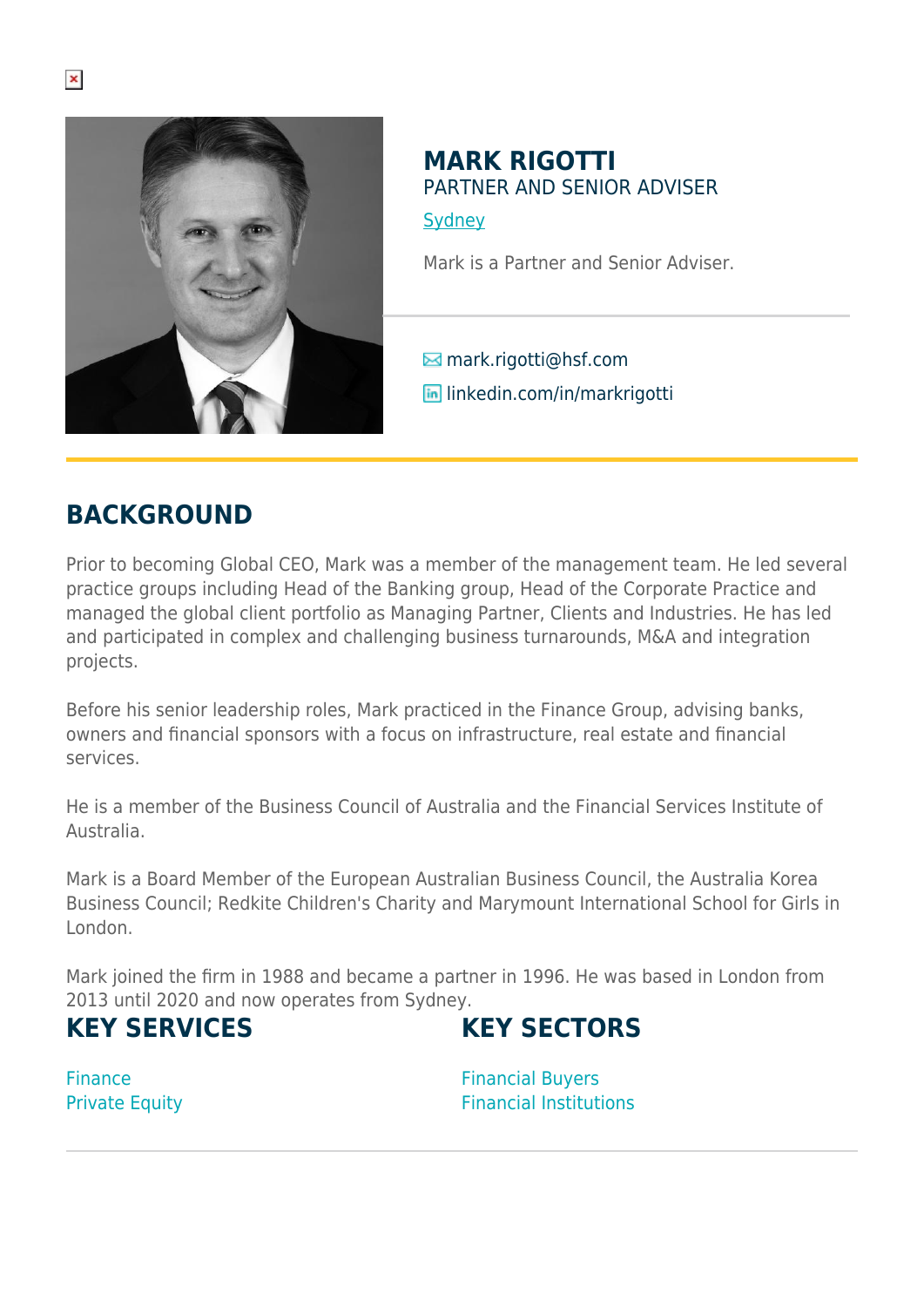# **EXPERIENCE**

He is the immediate past Global CEO of HSF having served for two terms from 2014-2020. He was also Chair of the firm's Global Executive, Chair of the Global Diversity & Inclusion Group and a Member of the HSF Global Partnership Council.

As Global CEO Mark was responsible for developing and driving the firm's "Beyond 2020" global strategy, which centred on five key areas:

- 1. Clients, sectors and products
- 2. People, performance and leadership
- 3. Service delivery
- 4. Innovation and technology
- 5. Geographic platforms

This was an ambitious growth strategy that resulted in:

- Eight office openings, with a focus on EMEA and Asia
- Strong and sustained financial performance, leading to significant revenue and profit growth
- Developing the firm's global nearshoring, technology enabled and low-cost Alternative Legal Services business, which accelerated innovation and enabled the firm to reduce costs to clients
- Over 150 partner promotions and 75 lateral partner appointments to support of ongoing renewal and growth of the business